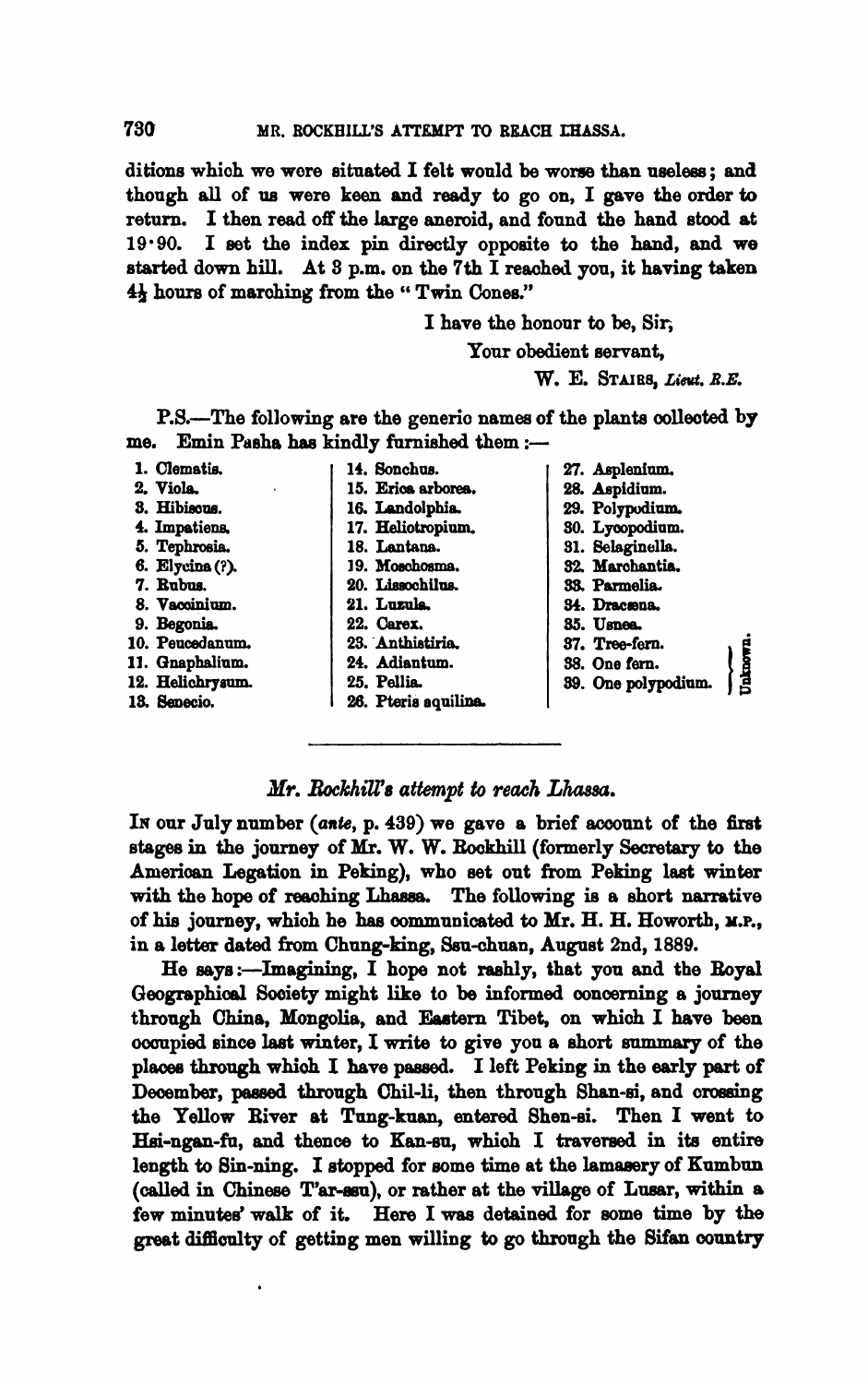around the Koko-nor. The Sifan, whom Prjevalsky has dubbed Tangutans (the Mongol name for them), call themselves Bo-pa (written Bod-pa), the name used by all Tibetans, save those of East Tibet, in speaking of themselves ; hence it would be infinitely better to call the Sifan Tibetans, or Northern Tibetans.

Finally I set out with four men, six horses, and **six** camela, went round the north aide of the Koko-nor, and then south-weat to Dulankuo (not Dulan-kit, which is impossible Mongol, Dulan-kuo meaning " hot place"), the residence of the Ching-hai-wang. I did not follow the same route as Prjevalsky. Leaving Dulan-kuo, I crossed the Tsaidam (the Chinese call it Wu-Tsaidam, or the Five Tsaidam, from its five principal divisions) to Barong Tsaidam (i.e. South Tsaidam). Thence I went to Shang, east of Barong, a large piece of country, which is governed by a lama from Trashil'unpo, it having been presented to the Tale leme by the. prince of Tsai&m as a gift. The **river** which **passea** at Shang (erroneously put down **on** our **maps** as Bayan-gol), oalled the Yohuré-gol, is the principal river of the Tsaidam. I ascended its **oourw** to ita two murcea, south of the Kuen-lun **range** (why Knen-lun?), in the lakes called Tosu-nor and Alang-nor (the latter lake is frequently ded breki-nor, Alang being a rather obeoene **word).** During **thie** trip I oroeaed the Kuen-Inn range by **two** very high paaaea, both of them difficult: the Arumyè-Kor, near the Tosu-nor (the aneroid read on the top of pass  $16.75$  and  $16.65$ ), and the Nomoran-ula, near the Alang-nor (anemid 16-96), Thia section of **country** has never been explored before.

After exploring this country, I went baok.over the Nomoran-da to Barong Tsaidam to see the Dsassak. My intention was to take the high road to Lh'asa, and I hoped by pushing on very rapidly (in the style of **Fred** Burnaby) to get to the Tibetan oapital. The road traverees an entirely uninhabited country till one reaches Nag-ch'u-ká, twelve days from Lh'asa. At Barong Dsassak, the camp of the Dsassak, I heard that the Bnesian expedition to Tibet had reaohed **Lh'aaa.** I was **aeenred** that they had reached their destination by a number of **persona,** imluding the Dsassak, so I decided to try and get through East Tibet by way of Ch'amdo, Bat'ang, and Lit'ang. I exchanged my camela for poniee, laid in a supply of tsamba and butter, and wae **so** fortunate as to get a good guide to take me as far as Jyè-Kemdo, south of the Dré-ch'u. For thirteen days we travelled south over a very high country, only traversed here and there by low rangea of hills. We snffered a great deal from the cold and the rarefied air. The horses also fell off rapidly, and by the time we reached the south side of this desert, out of my seventeen horses about five only were serviceable. We crossed the Knen-lun range by the Hato **Pam,** a better but etonier **pas** than the Nomoran (Hato means "stony," Nomoran "easy"), and the Yellow Biver (Ma-ch'u) at **its** sources, a oouple of miles weat of the Ts'aka-nor.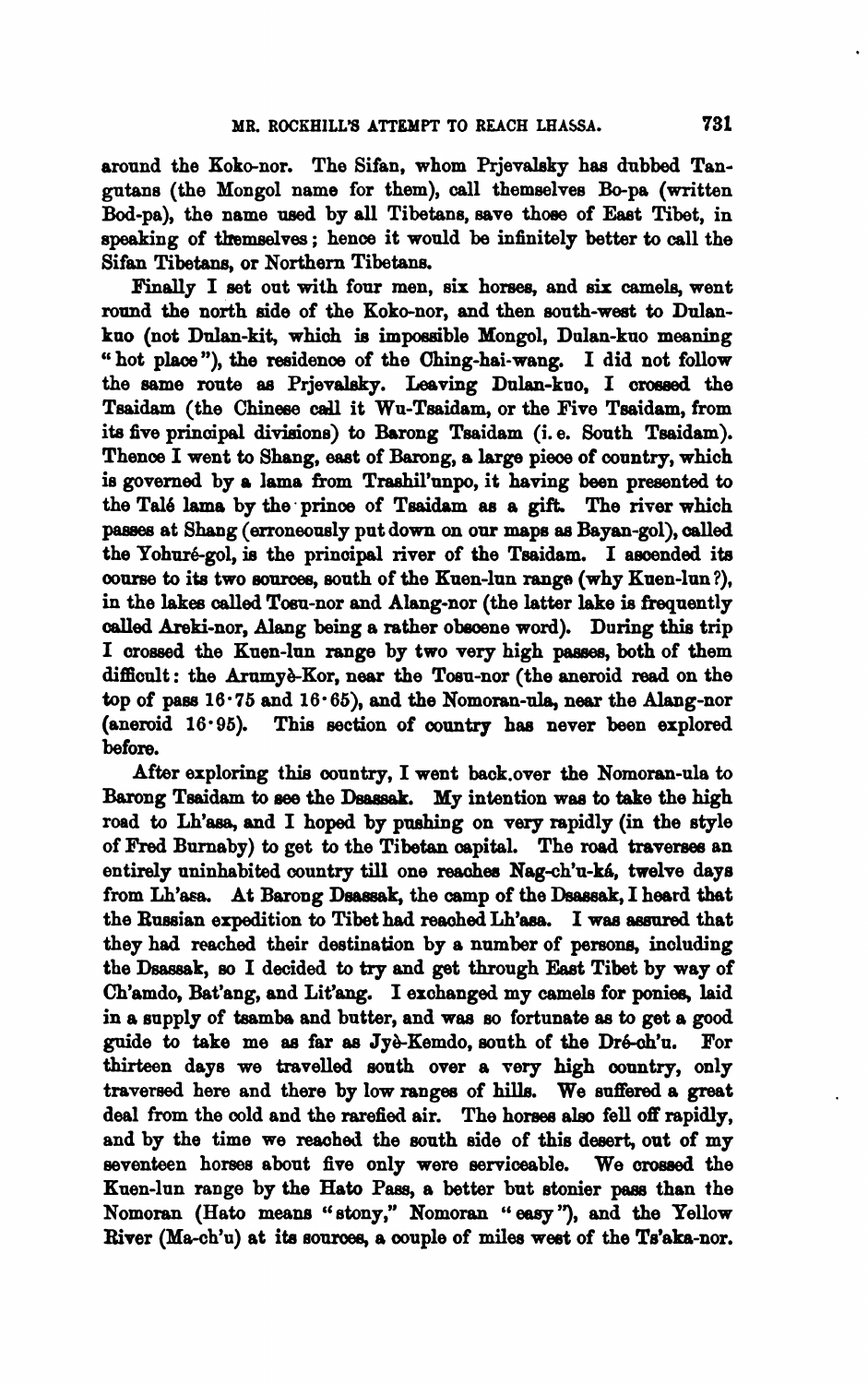Here I may note that there is no lake called Oring-nor east of the Te'aka-nor, but one called Teaga-nor. Te'aka-nor means " salt lake," but I do not know what Tsaga means. After crossing the Ma-ch'u we crossed the big marsh called Karmat'ang. I mention thia place only to note that we all, animals included, suffered more from the rarefied atmosphere while crossing this plain than we did on mountains much higher. I cannot explain this, but it was undoubtedly the case. My men were in great fear while around the **sourcea** of the Yellow River and Karmat'ang, aa this **pert** of the oountry **ia** very frequently traversed by the Golok, with whom Prjevalsky had a serious fight when trying in **1884** to travel by the same **route.** We fortunetely **got** through safely to Nam-ts'o, as the northernmost district of K'ams or Eastern Tibet is called. The **Mbe,** a mighty fighting-man, and very wealthy for these **parts,** waa very kind to me. He also assured me that the Russians had reached Lh'asa about February of this year. After two days spent with him, and long talks over the subject, I persuaded him to give me yaks and a guide as far as Jyé-kundo (two days south of the Dré-ch'u). The promise of a revolver if I **reaohed** this plaoe helped on matters very materially.

Jyé-kundo figures in the survey of the Pundit A-K as Kégido, why I mot imagine, ee such a name **ia** unknown. It **is called** Jy&kundo or Jyekor. Here I must remark that while the Pundit's survey is **ex**tremely accurate, he has in nearly every instance got the names of places, rivers, and mountains wrong. Thus he writes Kégido for Jyé-kundo, Kanzégo for Karozé, Jokchen for Zoch'en, Dango for Chango, &c., &c.

We followed a narrow mountain trail over a number of snow-covered peaks (we were in the latter part of May) for four days, when we came to the banks of the Dré-ch'u. Here we nearly got stopped by the natives, but fortunately by a foroed march we reached a place near Zonyikgomba and crossed the river, which was very swift and about 50 to 60 **yards** broad, swimming our horsee and yaks, and crossing oareelvea in small skin boats like coracles. In these four days we lost four horses, which we had to abandon in the mow. Two days more brought **us** to Jy&kundo,the first Tibetan **town** we had seen. There are several **small**  villages north of it, all the way from near where the Déba of Nam-ts'o lives, but they **are** of little importanoe ; the **rioh** people all live in tents.

At! Jyé-kundo my troubles with the lamas commenced; there is a large; lamasery here of about 2000 lamas, and the ponbo of Jyé-kundo is a lama. He forbade the people buying anything of me, or selling me anything, serving me ae guidea, or hiring me yaks. This put me in *8*  most difficult position. The road branches here, one road going to Ch'amdo, another to Tachienlu. The first plaoe is about **15** daje distant, the latter 30 daye. If I could get to Ch'amdo I should feel eafe, **aa** I knew the two Ch'amdo **kunpo,** who had brought the tribute to Peking some four years **ago,** and who had **asked** me, ehould I ever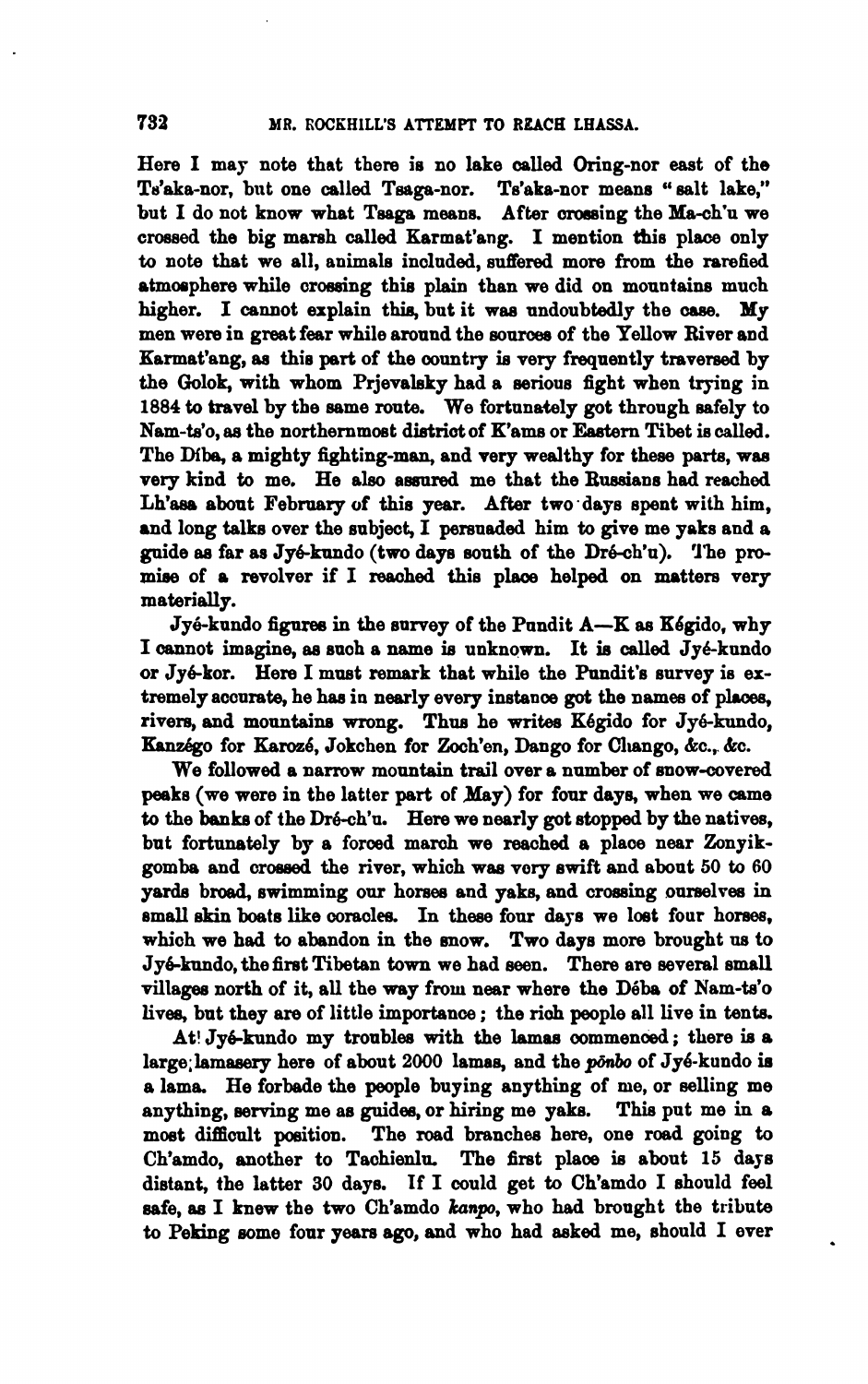travel in Tibet, to come to their town; but it proved utterly impossible to get a guide. The *ponbo* had left Jyé-kundo to go to Tendo, some four days north, to consult with other chiefs about what he should do with me. I felt it was not safe to await his return, so leaving all  $m\mathbf{v}$ luggage behiid I started off for Tachienlu with two Chinese and a Horba Tibetan, who did not feel bound, being a Kanzé man, to obey the *ponbo's* orders. Thirteen days' travel south-east, during which time we once more crossed the Dré-ch'u and the Za-ch'u, brought us to Kanze, another large Tibetan town with a very large lamasery. On the road we camped away from all villages, lamaseries, &c., only trusting ourselves with the Drukpa, or black-tent people, who were always extremely kind. The **roed** we followed is very much travelled by caravans, mostly of tea-merchants. Nearly half the tea for Lh'ass. Trashil'unpo, Ch'amdo, Lari, &c., passes by this route, as, though longer than the road by Lit-ang, Ba-t'ang, &c., it is easier travelling. At Kanze the lamas were even worse than at Jyé-kundo, and wanted to turn me out of town at once, but I managed to rest my ponies and men there for three days, when I left for Dawo, as the Chinese call Jésemji, six days south-east. At Chango (not Dango), we had some trouble, but got off safely, and from there we followed the Nya-ch'u down to Dawo. The Nya-ch'u here bends south and the Za-ch'u empties into it some two days south. This place is called on the map Nichong gomba; the Dawo lamasery is called, however, Nitsung or Nintsung gomba, and its lamas are deemed a moat riotoua and dangerom **set.** In tact, the **kmaa** of the three great lamaseries of these parts, viz. Zooh'en, Ch'ango and Dawo. are more soldiers than monks, being all well armed and well mounted. From Dawo we went to T'ai-ling (Gata in Tibetan), and then crossing <sup>a</sup>**pacre** at the **Hai-ten-ehan,** a splendid anow-clad peek at the head of **a** . lovely valley, we descended the valley of the Che-ch'u to Tachienlu, which we reached in five days from Dawo, having come from Jyé-kundo in the remarkably short space of 23 days. I waited at Tachienlu 15 days for my luggage to turn up, bat **aa** nothing came I left for Ye-chau, whenoe I oame down on a amall **bamboo** raft to Kia-ting-fa, from which plaoe a boat brought me here.

I made **a** awey of all the routee brom 8ining **to** Taohienla with prismatic compass and aneroid, except from Kanze to Dawo, but the pundit's survey ie very exact hero, and it **is** only the **name8** which require altering. During the journey from the Tsaidam to Jyé-kundo we had to endure a great many hardahipe, but they were muoh more endurable than the continual worry and apprehension of being turned back which we experienced between the latter place and Tachienlu. thanks to the unfriendliness of the lamas. Had I been dressed in European coetume and not apoken Chineee and Tibetan, I believe I ahoald not have reached further than Nam-ta'o, but I always wore Tibetan dress, and lived as the people did, on tsamba and tea. In fact, during